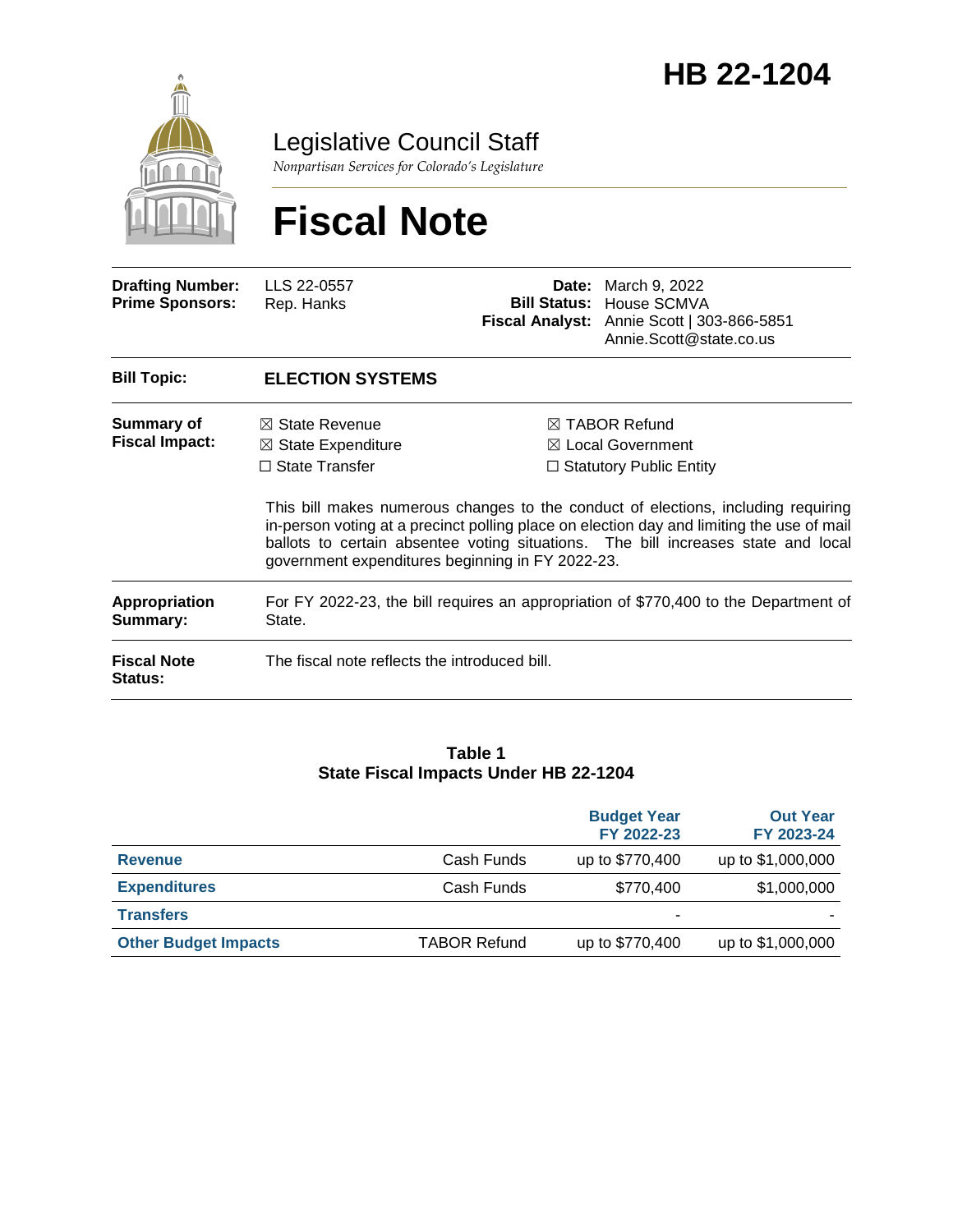## Page 2<br>March 9, 2022 **HB 22-1204**

## **Summary of Legislation**

This bill makes numerous changes to state laws governing elections. Notably, the bill eliminates voting by mail, except for absentee voters meeting certain requirements, and requires that voting take place in person on election day. In connection with these changes, the bill:

- requires voters to present a valid, state-issued identification in order to receive a ballot;
- requires voters to submit a request for absentee voting and only allows a voter to receive a mail ballot for absentee voting if they will be out of the state on election day, are hospitalized or in a nursing home, have a visual impairment, or are a uniformed overseas voter.
- requires the use of anti-fraud ballot paper;
- specifies procedures for preparing sample ballots and sharing them in advance of the election with candidates and political parties;
- requires counties to operate a central location on election day to provide replacement ballots to absentee voters;
- requires county clerks to establish precincts and polling places;
- specifies procedures and requirements for the approval, testing, certification, and use of electronic voting systems;
- requires ballots to be counted by hand and for election results to be provided within 24 hours of polls closing;
- requires that the state be withdrawn from participation in the Electronic Registration Information Center; and
- creates a class four felony for certain actions related to counterfeiting election returns and ballot tabulations, and a class two misdemeanor for various unlawful acts related to voting.

## **Comparable Crime Analysis**

Legislative Council Staff is required to include certain information in the fiscal note for any bill that creates a new crime, changes the classification of an existing crime, or creates a new factual basis for an existing crime. This section outlines data on crimes comparable to the offense in this bill and discusses assumptions on future rates of criminal conviction for those offense.

**Unlawful acts related to voting, and counterfeiting election returns and ballot tabulations.** This bill creates class 2 misdemeanor offenses of certain unlawful acts related to voting, and adds two new class 4 felony offenses of counterfeiting election returns and counterfeiting ballot tabulations. To form an estimate on the prevalence of this new crime, the fiscal note analyzed existing election offenses as comparable crimes. From FY 2018-19 to FY 2020-21, 11 individuals have been convicted and sentenced for any election-related offense, most of which dealt illegally casting a ballot. Of the individuals convicted, 5 were male, and 6 were female. Demographically, 10 were White, and 1 was Black/African American. The fiscal note assumes that there will be minimal or no additional case filings or convictions for the new offenses under the bill.

Visit [leg.colorado.gov/fiscalnotes](http://leg.colorado.gov/fiscalnotes/) for more information about criminal justice costs in fiscal notes.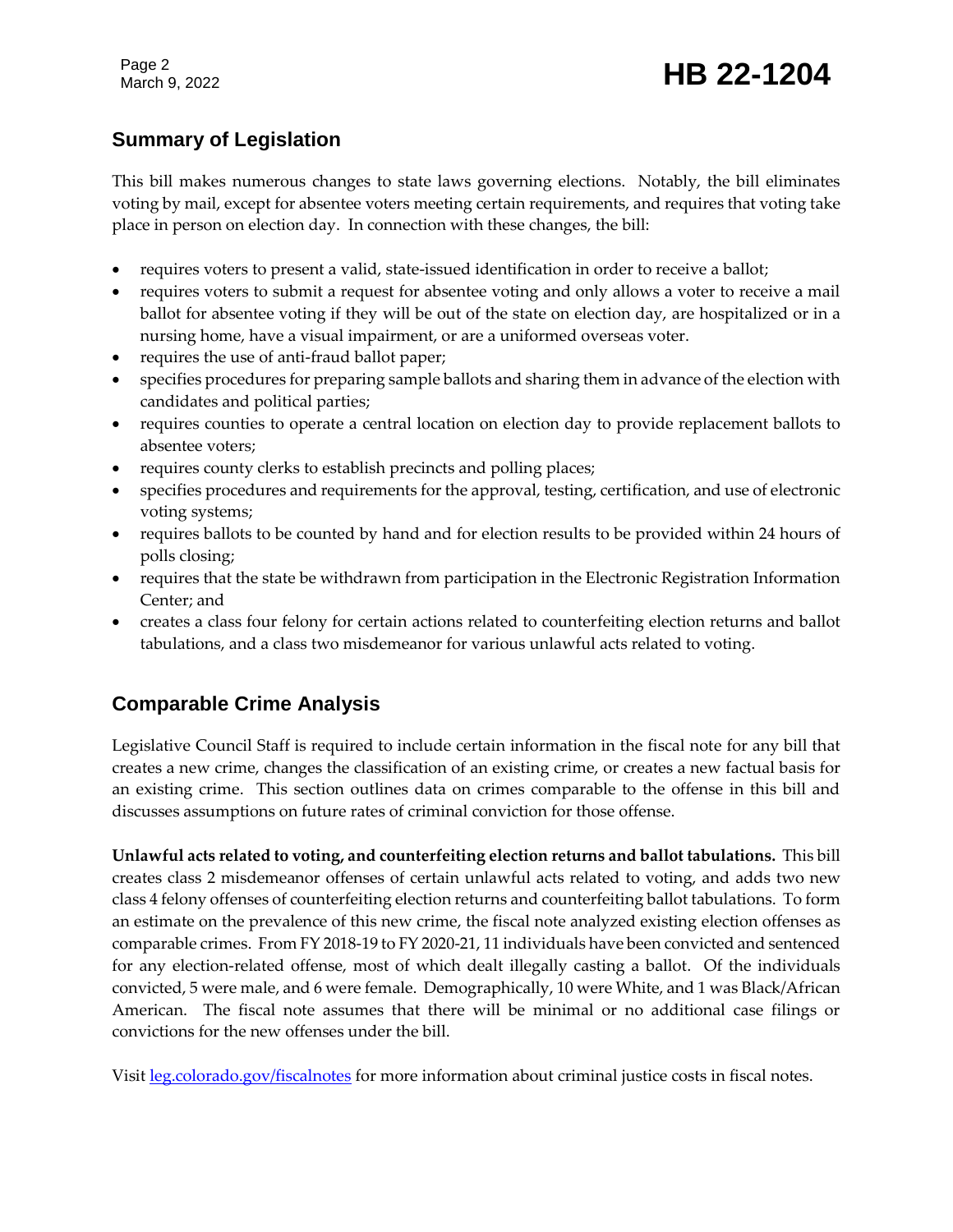## Page 3<br>March 9, 2022 **HB 22-1204**

## **State Revenue**

The bill increases state cash fund revenue by up to \$770,400 in FY 2022-23 and up to \$1,000,000 in FY 2023-24. It may also increase revenue from criminal fines. These impacts are described below.

**Fee impact on businesses and professions.** Colorado law requires legislative service agency review of measures which create or increase any fee collected by a state agency. Under current law, the SOS is authorized to adjust fees so that the revenue generated approximates its direct and indirect costs. The SOS is primarily funded through business filing fees. To cover the costs described in the State Expenditures section below, fees will likely need to be raised to cover all or some of the costs of this bill. The fees affected and the actual amount of fee charges will be set administratively by the SOS based on cash fund balance, total program costs, and the estimated number of professional activities subject to fees. This revenue is subject to TABOR.

**Criminal fines and penalties.** Based on the assumptions above, this analysis estimates there will be a minimal increase in state revenue from fines. Criminal fines and court fee revenue is subject to TABOR.

### **State Expenditures**

The bill increases expenditures in the Department of State (DOS) by \$770,400 in FY 2022-23, and by \$1,000,000 in FY 2023-24, paid from the Department of State Cash Fund. Expenditures are shown in Table 2 and detailed below.

| <b>Cost Components</b>          |       | FY 2022-23 | FY 2023-24  |
|---------------------------------|-------|------------|-------------|
| <b>Department of State</b>      |       |            |             |
| <b>Computer Programming</b>     |       | \$230,400  |             |
| Outreach and Education Campaign |       | \$540,000  | \$1,000,000 |
|                                 | Total | \$770,400  | \$1,000,000 |

#### **Table 2 Expenditures Under HB 22-1228**

**Computer programming.** The DOS must make changes to the Statewide Voter Registration System (SCORE) to facilitate precinct-based voting, and excuse-only voting for absentee voters, which requires 1,920 hours of contract staff time at a rate of \$120 per hour in FY 2022-23 only.

**Voter education campaign.** The DOS will engage in a public voter education campaign from FY 2022-23 to FY 2024-25 to inform voters about election changes. Based on expenses in the DOS to conduct voter education following the changes to primary elections in 2018 and 2020, the DOS will require about \$2.0 million spread across three fiscal years.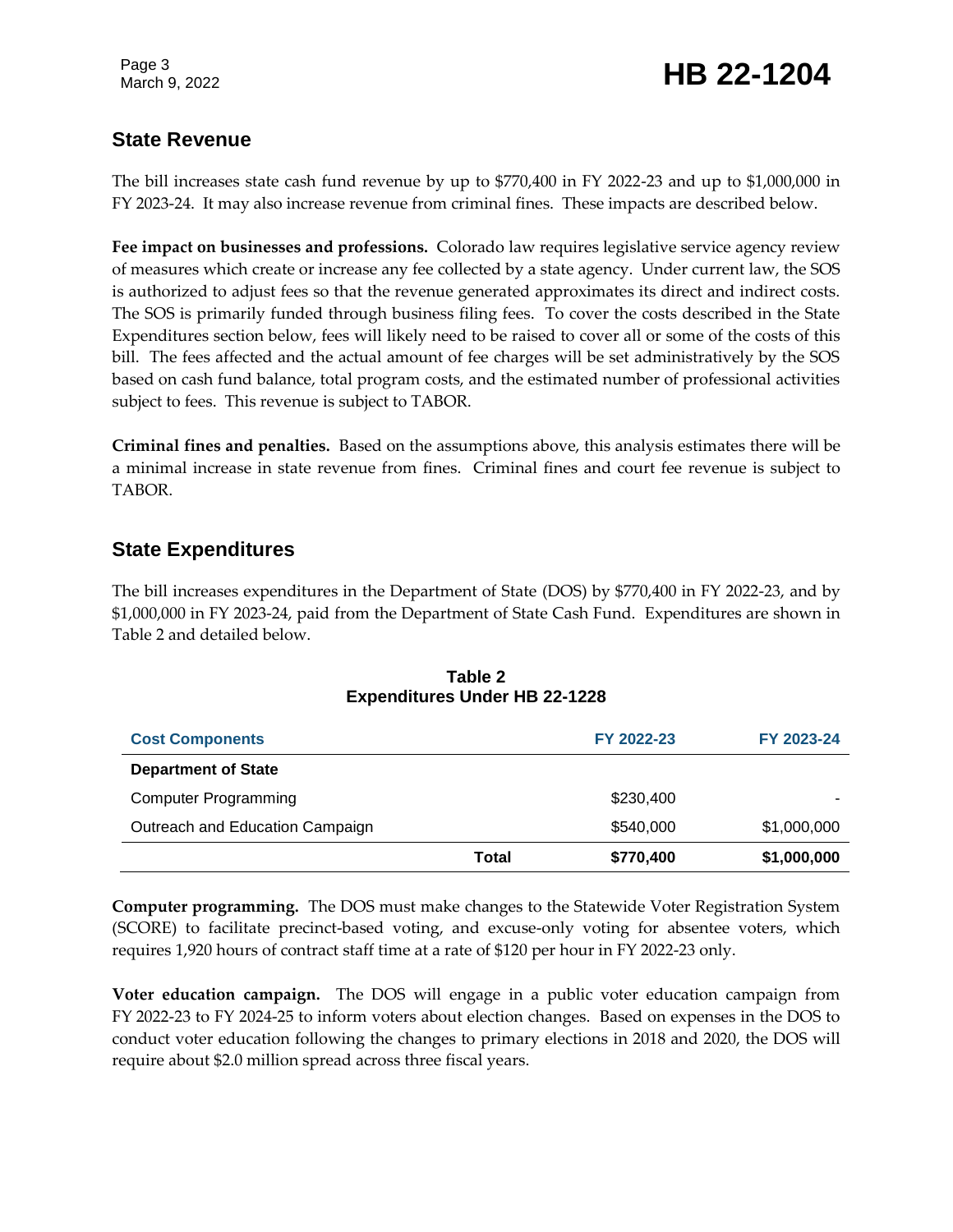**Withdrawal from Electronic Registration Information Center.** The Electronic Registration Information Center is a data sharing agreement that assists member states with voter rolls and access to voter registration information. Withdrawal from the agreement will increase workload for the DOS to find alternate voter information data lists, and may result in other costs for subscription fees for replacement databases.

**Legal services.** The DOS may require additional legal services, provided by the Department of Law, for rulemaking and other matters under the bill. It is assumed that any legal services required will be less than 100 hours per year and adjusted as necessary through the annual budget process.

**Judicial Department.** Workload in the Judicial Department will increase slightly to consider new election offenses. Any workload increase, including in the trial courts and the Division of Probation, are expected to be minimal and no change in appropriations is required.

## **Other Budget Impacts**

**TABOR refunds.** The bill is expected to increase the amount of state revenue required to be refunded to taxpayers by the amounts shown in the State Revenue section above. This estimate assumes the December 2021 LCS revenue forecast. A forecast of state revenue subject to TABOR is not available beyond FY 2023-24. Because TABOR refunds are paid from the General Fund, increased cash fund revenue will reduce the amount of General Fund available to spend or save.

### **Local Government**

The bill will change how county clerks conduct elections and increase costs paid at the local level for administering elections. Costs are incurred for increased use of precinct polling places, workers for hand-counting ballots, and other process changes. Costs will vary by county and are described below.

**Increase in number of polling places.** The bill will increase the number of precinct polling places required for in-person voting, as well as necessitate the purchase of allowable electronic voting equipment. Costs will be incurred to establish precinct polling places for primarily in-person voting on election day, rather than a more limited number of voter service centers for the weeks preceding election day under the current mail ballot model. By county size, costs are estimated to be between:

- \$265,000 and \$425,000 for a large county;
- \$145,692 and \$169,000 for a medium county; and
- \$3,000 and \$28,000 for a small county.

**Hand counting ballots.** The bill requires that ballots be counted by hand within 24 hours. Mesa County recently conducted a hand count over three days, and estimated the cost at about \$1.36 per ballot to pay for election judges and rental spaces. Completing a hand count in 24 hours, with the assumption that larger counties will generally have more and longer ballots compared to the recent Mesa County election, is estimated to increase the average per-ballot cost to \$4.12, for a total of approximately \$12.3 million statewide. Costs may vary from this estimate depending on ballot length, voter turnout, and other factors.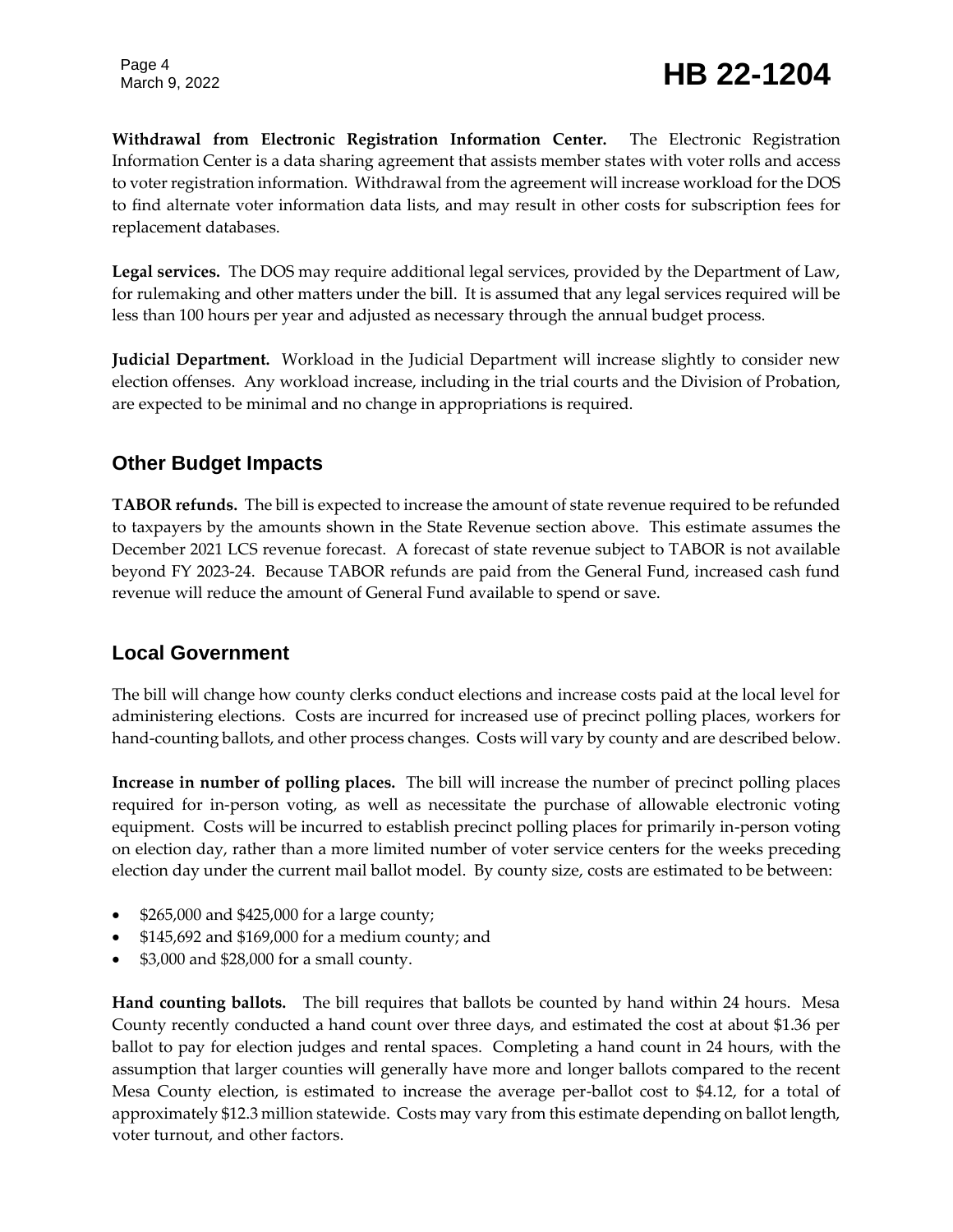## Page 5<br>March 9, 2022 **HB 22-1204**

**Anti-fraud paper.** The bill requires use of paper with certain fraud countermeasures. While an exact cost is not known, if the cost of each ballot increased by 20 cents to include the anti-fraud features, ballot costs statewide increase by approximately \$600,000. If the anti-fraud paper is not compatible with current printers, counties will need to purchase new compatible equipment. One currently available ballot printer costs \$714. There are 1,718 of these printers statewide, and purchasing replacement printers' increases costs by a total of about \$1.27 million, assuming the new printers cost a similar amount. These costs may be offset to the extent that the shift to precinct-based polling places and restrictions on replacement ballots reduce the need for on-demand ballot printers.

**Voter education campaign.** While the fiscal note assume that the DOS will conduct an outreach campaign, it is assumed that county clerks must also conduct outreach voters to supplement the high-level statewide campaign with more targeted local information. Costs by county size are estimated to be:

- \$114,000 and \$203,000 for a large county;
- \$28,000 and \$83,000 for a medium county; and
- \$3,000 and \$7,000 for a small county.

**Absentee voting.** Counties will require additional staff to communicate with voters, receive and verify absentee voting requests, and enter information into SCORE. Costs to counties will depend on the population of voters meeting the criteria in the bill for absentee voting.

**Voter registration records.** The bill requires withdrawal from the Electronic Registration Information Center, which may increase workload and costs to record and maintain voter data entry, and for mailing costs.

**Other costs.** Counties will incur increased costs and workload to meet requirements related to ballot counting and the provision of sample ballots to necessary parties.

**Criminal justice costs.** Similar to the state, it is expected that workload and cost increases for district attorneys to prosecute additional offenses will be minimal. Workload and revenue may also increase for Denver County Court, which is operated and funded by the City and County of Denver.

#### **Effective Date**

The bill takes effect 90 days following adjournment of the General Assembly sine die, assuming no referendum petition is filed.

### **State Appropriations**

For FY 2022-23, the bill requires an appropriation of \$770,400 to the Department of State from the Department of State Cash Fund.